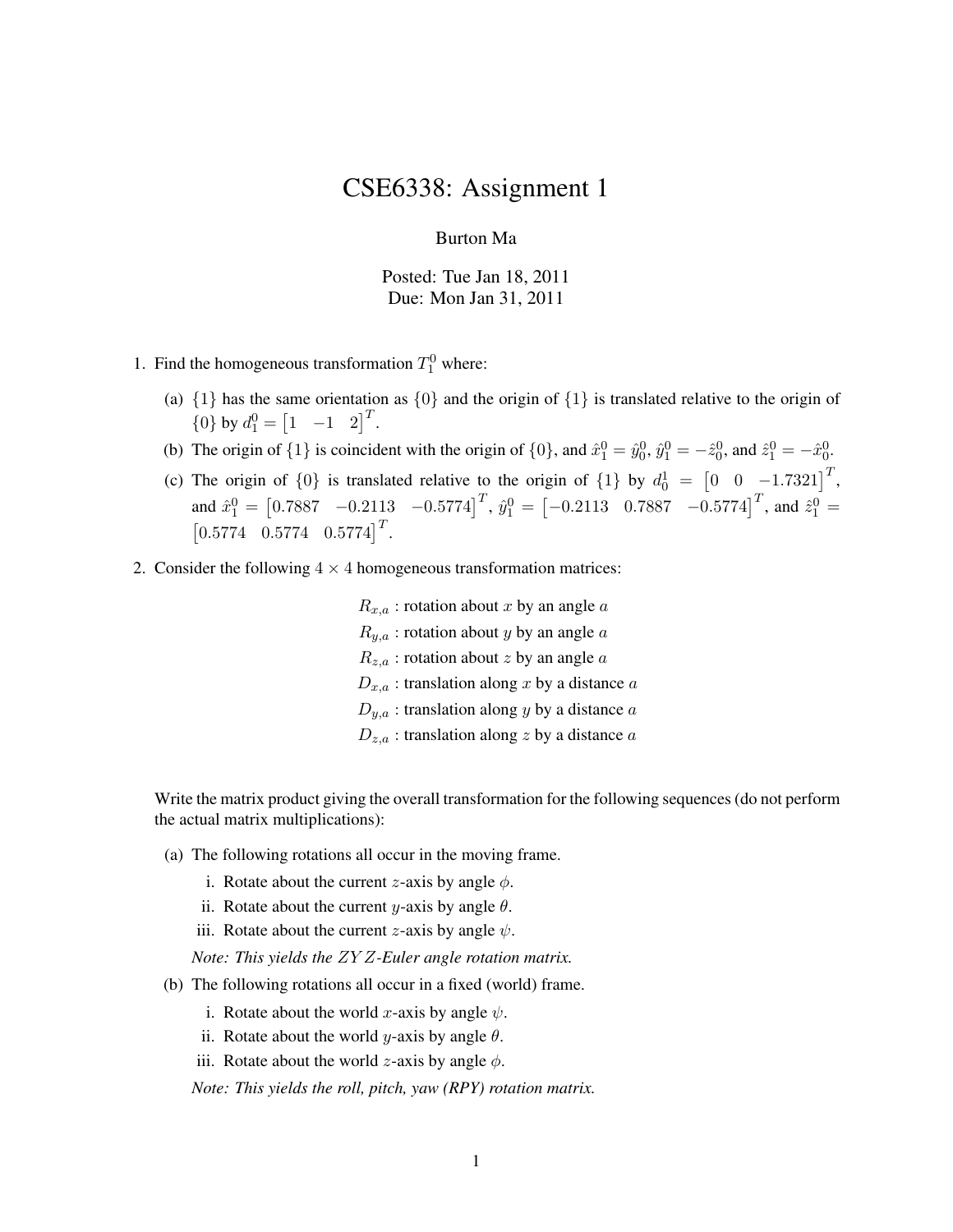3. A rotation matrix in 3D is defined in terms of dot products. Prove the following statement: It does not matter what frame is used to compute the dot products as long as all of the dot products are computed using the same frame.

In other words, prove that the dot product of two vectors  $u \cdot v$  does not depend on the choice of coordinate frame. *Hint*:  $u \cdot v = u^T v$ 

4. Consider a vector v that is rotated about a unit vector  $\hat{k}$  (passing through the origin) by an angle  $\theta$  to form a new vector  $v'$ :

$$
v' = R_{k,\theta}v
$$

Derive Rodrigues' rotation formula,

$$
v' = v \cos \theta + (\hat{k} \times v) \sin \theta + \hat{k}(\hat{k} \cdot v)(1 - \cos \theta)
$$

Do not replicate the Wikipedia derivation; instead, use the rotation matrix for rotation about an axis  $k$ by an angle  $\theta$ .

5. Treatment of bony deformity often requires cutting the deformed bone, followed by re-alignment of the bone fragments, followed by fixation. In computer-aided interventions, the re-alignment is often planned virtually using models derived from pre-operative medical images. To assess the accuracy of a performed procedure, it is necessary to compare the actual re-alignment achieved to the planned correction.



Figure 1: Left: The planned correction for a distal radial osteotomy. The transformation of the blue distal fragment relative to the red proximal fragment is given as  $T_{d,\text{plan}}^p$ . Right: The actual correction achieved. The transformation of the blue distal fragment relative to the red proximal fragment is measured to be  $T_{d,\text{actual}}^p$ .

Find an expression for the correction error  $\Delta$  in terms of  $T^p_{d,p}$  and  $T^p_{d,\text{actual}}$ . Note that  $\Delta$  is a homogeneous transformation matrix.

Hint: Suppose that  $T_{d,\text{plan}}^p = T_{z,-5}$  (a rotation of  $-5^{\circ}$  about z) and that  $T_{d,\text{actual}}^p = T_{z,10}$  (a rotation of 10° about z); then the correction error is  $\Delta = T_{z,15}$ .

6. Reconsider the situation in Question 5. The planned correction is usually expressed in the coordinate frame of the medical image; in the example given in Question 5 this frame would be the CT coordinate frame {CT}. The actual correction would be measured in some other coordinate frame. If we were performing a laboratory study using plastic bones then the actual correction might be measured by